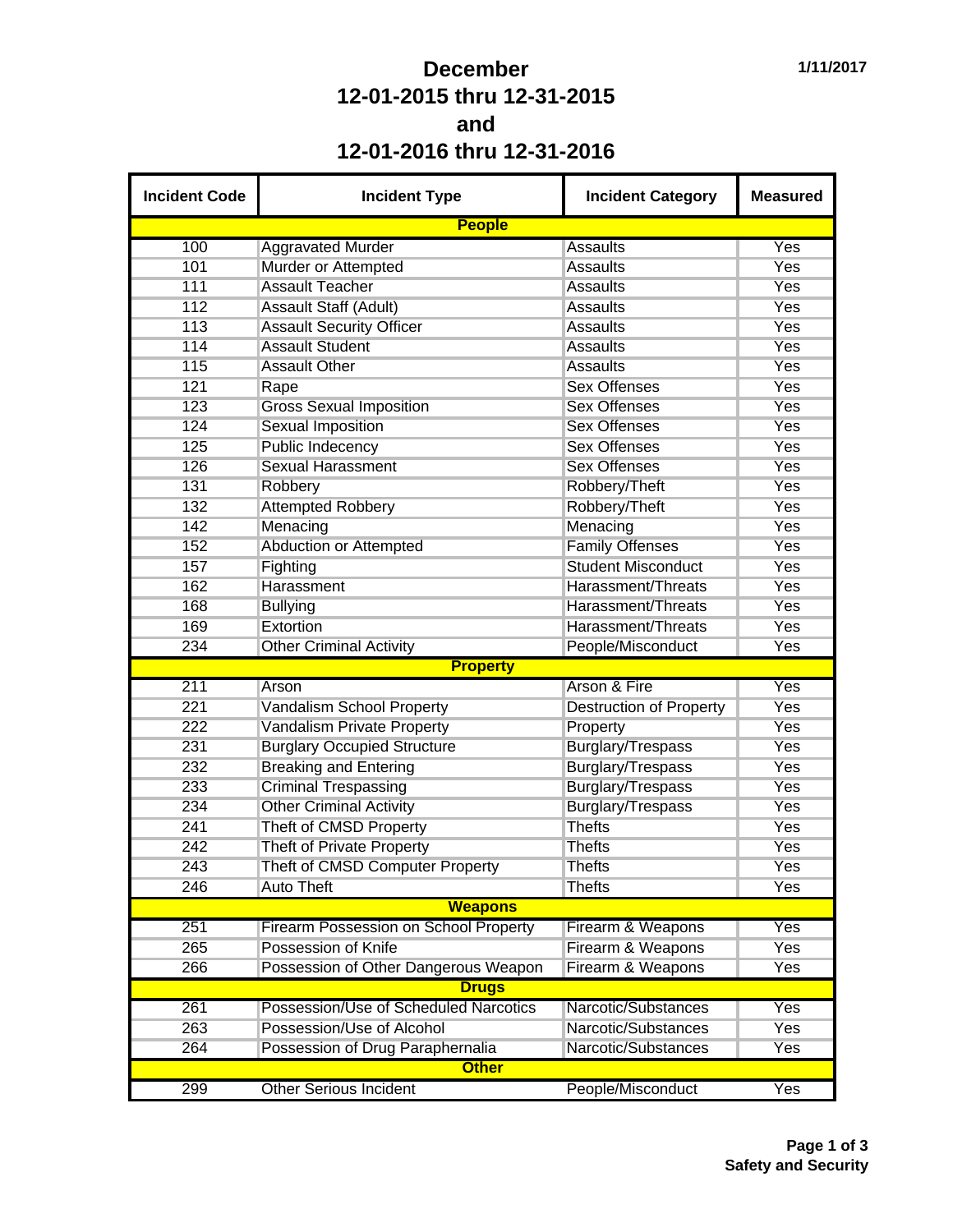|                                              |                      |          |         |       |           | <b>Safety and Security Monthly Summary - December</b> |                      |        |          |                |                |                            |                                              |        |                 |         |       |       |  |
|----------------------------------------------|----------------------|----------|---------|-------|-----------|-------------------------------------------------------|----------------------|--------|----------|----------------|----------------|----------------------------|----------------------------------------------|--------|-----------------|---------|-------|-------|--|
| <b>High School</b>                           |                      |          |         |       |           | K <sub>8</sub>                                        |                      |        |          |                |                |                            | <b>Monthly Total</b>                         |        |                 |         |       |       |  |
|                                              | <b>All Incidents</b> |          |         |       |           |                                                       | <b>All Incidents</b> |        |          |                |                |                            | <b>All Incidents</b>                         |        |                 |         |       |       |  |
| Dec 15-16                                    |                      |          | 41      |       |           | Dec 15-16                                             |                      |        |          | 59             |                |                            | Dec 15-16 (Monthly)                          | 100    |                 |         |       |       |  |
| Dec 16-17                                    |                      | 38       |         |       | Dec 16-17 |                                                       | 74                   |        |          |                |                | Dec 16-17 (Monthly)<br>112 |                                              |        |                 |         |       |       |  |
| Change                                       |                      |          | $-7%$   |       |           | Change                                                |                      |        |          | 25%            |                |                            | Change                                       |        |                 | 12%     |       |       |  |
| <b>Quantity - Measured Serious Incidents</b> |                      |          |         |       |           | <b>Quantity - Measured Serious Incidents</b>          |                      |        |          |                |                |                            | <b>Quantity - Measured Serious Incidents</b> |        |                 |         |       |       |  |
|                                              | People               | Property | Weapons | Drugs | Other     |                                                       |                      | People | Property | Weapons        | Drugs          | Other                      |                                              | People | Property        | Weapons | Drugs | Other |  |
| Dec 15-16                                    |                      | 26       | 2<br>6  | 6     |           | Dec 15-16                                             |                      | 45     | 8        | 3 <sup>1</sup> | $\overline{0}$ |                            | Dec 15-16 (Monthly)                          | 71     | 10 <sub>l</sub> | 9       | 6     |       |  |

| <b>Monthly Total</b>                         |        |          |         |       |       |  |  |  |  |  |  |  |  |  |
|----------------------------------------------|--------|----------|---------|-------|-------|--|--|--|--|--|--|--|--|--|
| <b>All Incidents</b>                         |        |          |         |       |       |  |  |  |  |  |  |  |  |  |
| Dec 15-16 (Monthly)<br>100                   |        |          |         |       |       |  |  |  |  |  |  |  |  |  |
| Dec 16-17 (Monthly)                          |        | 112      |         |       |       |  |  |  |  |  |  |  |  |  |
|                                              |        |          |         |       |       |  |  |  |  |  |  |  |  |  |
| 12%<br>Change                                |        |          |         |       |       |  |  |  |  |  |  |  |  |  |
| <b>Quantity - Measured Serious Incidents</b> |        |          |         |       |       |  |  |  |  |  |  |  |  |  |
|                                              | People | Property | Weapons | Drugs | Other |  |  |  |  |  |  |  |  |  |
| Dec 15-16 (Monthly)                          | 71     | 10       | 9       | 6     | 4     |  |  |  |  |  |  |  |  |  |
| Dec 16-17 (Monthly)                          | 68     | 20       | 13      | 5     | 6     |  |  |  |  |  |  |  |  |  |





## *Safety and Security Monthly Summary - December*

| $DEC$ $10 - 11$                              | ၁ဝ                                                              | $10010 - 11$ | $1 +$                                                                    | IDEC TO-TT (IVIOITUITY)                      | $\overline{1}$                                  |  |  |
|----------------------------------------------|-----------------------------------------------------------------|--------------|--------------------------------------------------------------------------|----------------------------------------------|-------------------------------------------------|--|--|
| Change                                       | $-7%$                                                           | Change       | 25%                                                                      | Change                                       | 12%                                             |  |  |
| <b>Quantity - Measured Serious Incidents</b> |                                                                 |              | <b>Quantity - Measured Serious Incidents</b>                             | <b>Quantity - Measured Serious Incidents</b> |                                                 |  |  |
|                                              | Weapons<br>erty<br>eldo<br>Drugs<br>Other<br>ě<br>$\Omega$<br>൨ |              | Weapons<br>hoberty<br>eople<br>Drugs<br>৯<br>ਨੈਂ<br>$\Omega$<br>$\Omega$ |                                              | Weapons<br>Property<br>People<br>Drugs<br>Other |  |  |
| Dec 15-16                                    | 61<br>26<br>61                                                  | Dec 15-16    | 45<br>3<br>3<br>01<br>8                                                  | Dec 15-16 (Monthly)                          | 71<br>9<br>10<br>6                              |  |  |
| Dec 16-17                                    | 7<br>15<br>10 <sup>1</sup>                                      | Dec 16-17    | 53<br>6<br>10                                                            | Dec 16-17 (Monthly)                          | 20 13<br>68<br>5<br>6                           |  |  |